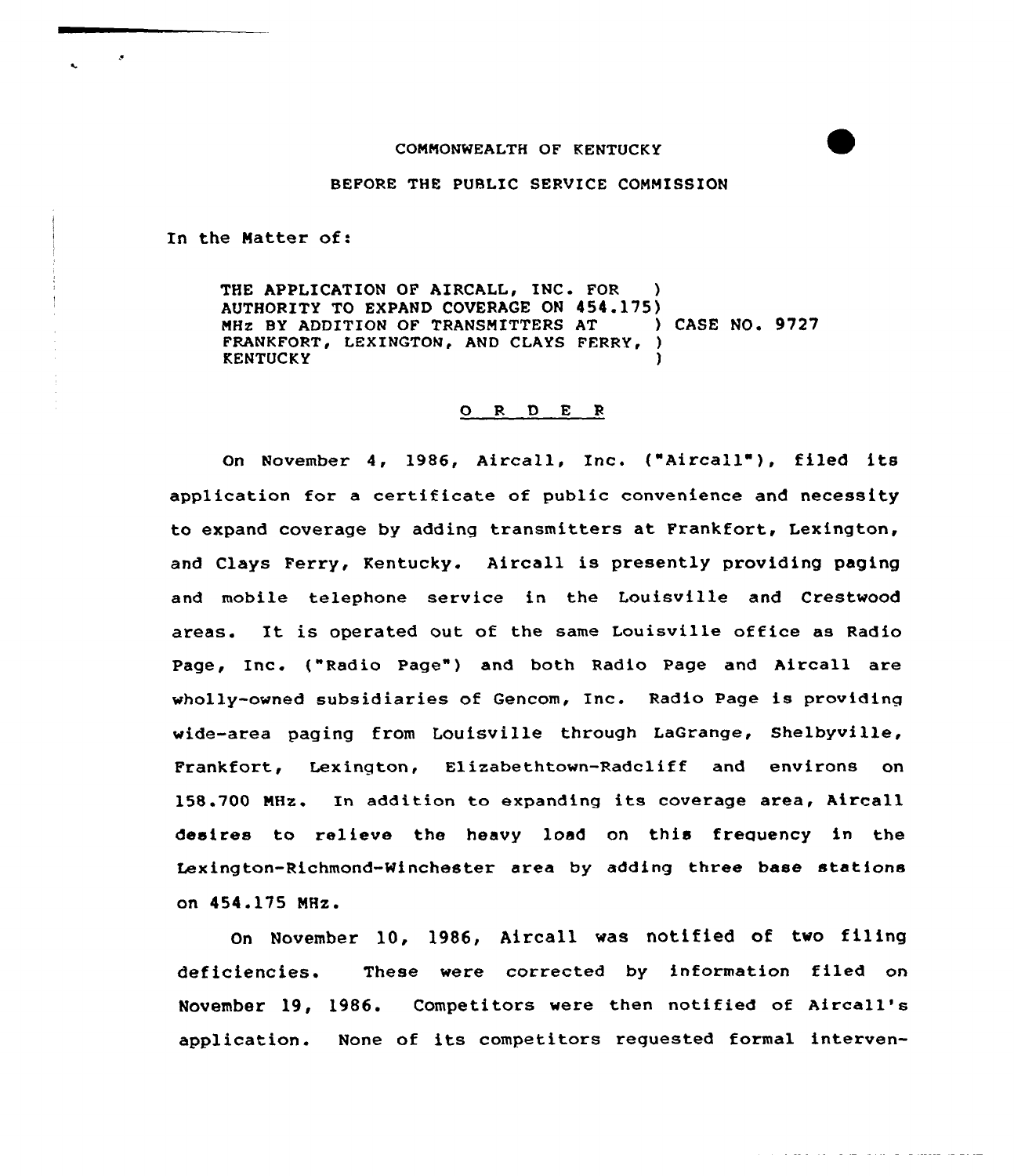tion in this case, however Comtel, Netrotec and Radio Communications Corporation ("RCC") provided comments on AircalI's application. Additionally, RCC identified a few of its concerns with respect to radio common carrier requlation in general.

On January 15, 1987, Aireall was ordered to provide additional information. Also, Aircall was given the opportunity to respond to the comments of its competitors. Aircall filed its response on January 26, 1987.

The Commission notes the concerns filed by Aircall's competitors. These concerns are primarily in regards to the present level of competition. The Commission is of the opinion that, in view of the highly competitive situation that already exists in the proposed area, it would be unfair to further delay granting approval of Aircall's application solely on the basis that a competitive situation exists.

## FINDINGS AND ORDERS

The Commission, having considered the evidence of record and being advised, is of the opinion and finds that:

(1) There is <sup>a</sup> public need for the proposed expansion.

(2) Aircall is technically capable of providing the proposed service.

(3) Aircall should be granted <sup>a</sup> certificate of public convenience and necessity to construct and operate its proposed service.

 $-2-$